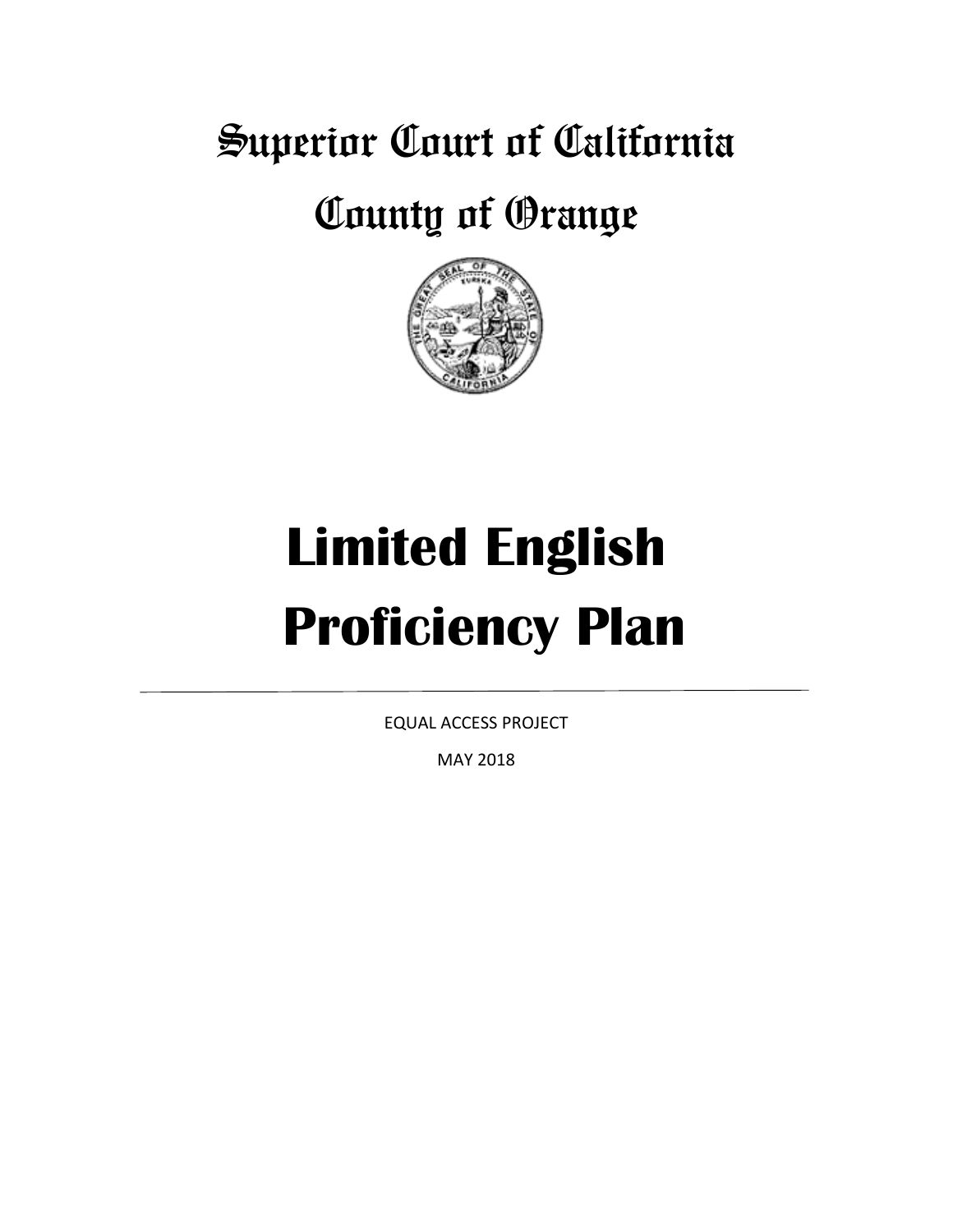## **Superior Court of California, County of Orange**

## **Limited English Proficiency (LEP) Plan**

The Superior Court of California, County of Orange provides language access services to LEP court users consistent with the [Strategic Plan for Language Access in the California Courts](http://www.courts.ca.gov/documents/CLASP_report_060514.pdf) (California Access Plan or LAP).

This LEP Plan addresses language access services, policies, and procedures that affect LEP court users. This document serves as the plan for the Superior Court of California, County of Orange to provide LEP persons with services that are in compliance with Title VI of the Civil Rights Act of 1964 (42 U.S.C. 2000d et seq.; 45 C.F.R. §80.1 et seq.; and 28 C.F.R. § 42.101- 42.112). The purpose of this plan is to provide a framework for the provision of timely and reasonable language assistance to LEP persons who come in contact with Superior Court of California, County of Orange.

Although court interpreters are provided for persons who are deaf or hard of hearing, access services for them are covered under Americans with Disabilities Act (ADA) rather than Title VI of the Civil Rights Act, and therefore will not be addressed in this plan.

#### **I. Identification of LEP Persons**

The top five (5) non-English Languages spoken in Orange County are: *(In descending order of frequency)*

- 1. Spanish
- 2. Vietnamese
- 3. Korean
- 4. Mandarin
- 5. Arabic

This information is based on data collected from the Superior Court of California, County of Orange, Reporter and Interpreter Tracking System (RITS). This data is collected continuously and reported quarterly to the Judicial Council of California.

#### **II. Services Provided**

#### **Court Interpreters**

The court strives to provide free interpreters to all LEP court users for all court hearings and trials and court-ordered/court-operated events. Interpreters are provided at no cost for all criminal, traffic, juvenile law cases, mental competency hearings with appointed counsel, and other mandated civil. While we continue efforts toward providing interpreters in all civil matters, we are currently limiting interpreter provision as described below.

The court currently provides free interpreter services in civil matters, within the priorities established in Evidence Code § 756, as follows: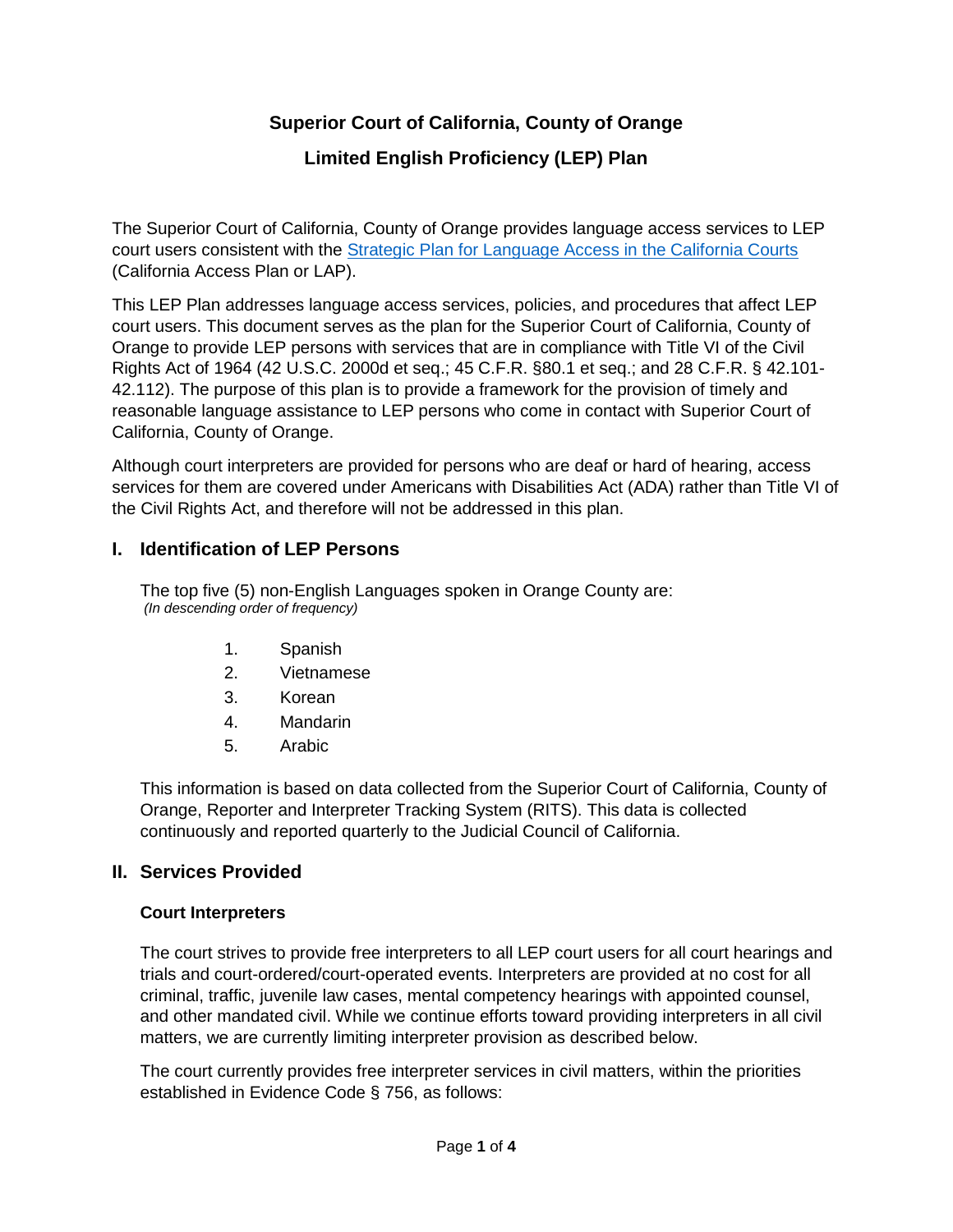- Priority 1: Domestic violence, civil harassment cases where there is no fee to file, elder abuse cases where there is physical abuse or neglect
- Priority 2: Unlawful detainers (evictions)\*
- Priority 3: Termination of parental rights\*
- Priority 4: Guardianship and conservatorship\*
- Priority 5: Cases where one person is asking for sole custody or visitation\*
- Priority 6: Other civil harassment and elder abuse cases\*
- Priority 7: Other family law cases\*
- Priority 8: Other civil cases\*

\*Parties with a fee waiver have preference. The preference for "[p]arties proceeding in forma pauperis, pursuant to Section 68631 of the Government Code" is outlined in Evidence Code section 756 (c)(1).

#### **Bilingual Staff**

The court has bilingual staff to help LEP users in their language in person or by telephone. The languages spoken by the court's staff, in addition to English, include:

- **Spanish**
- Vietnamese

When bilingual staff are not available, qualified interpreters are provided either in person or remotely at the various points of contact with the court (such as clerk's offices, self-help centers, etc.). Staff court interpreters are preferred, whenever available, for in person or remote interpretation. If not available, the court uses Language Select to provide telephonic interpretation to assist in communications between staff and LEP persons.

#### **Translated Written Information**

The court provides multilingual information in the following ways:

- $\boxtimes$  Written educational and informational handouts and brochures in the following languages: Spanish and Vietnamese
- ☒ By providing links to the California Court's Online Self-Help Center (English) and the Centro de Ayuda de las Cortes de California (Spanish).
- ☒ Court's website at [http://www.occourts.org/directory/language\\_access.](http://www.occourts.org/directory/language_access/)
- $\boxtimes$  Court's self-help center offices.

#### **III. Notification of Language Access Services**

The court notifies court users of available language access services and how to access them in the following ways:

- $\boxtimes$  Multilingual notice posted at the clerk's office, self-help center, and courtrooms.
- $\boxtimes$  Through consistent use, in relevant points of contact and written notices, of this language access icon:  $\left[\frac{\blacktriangle^{ij} \frac{3}{X}}{X}\right]$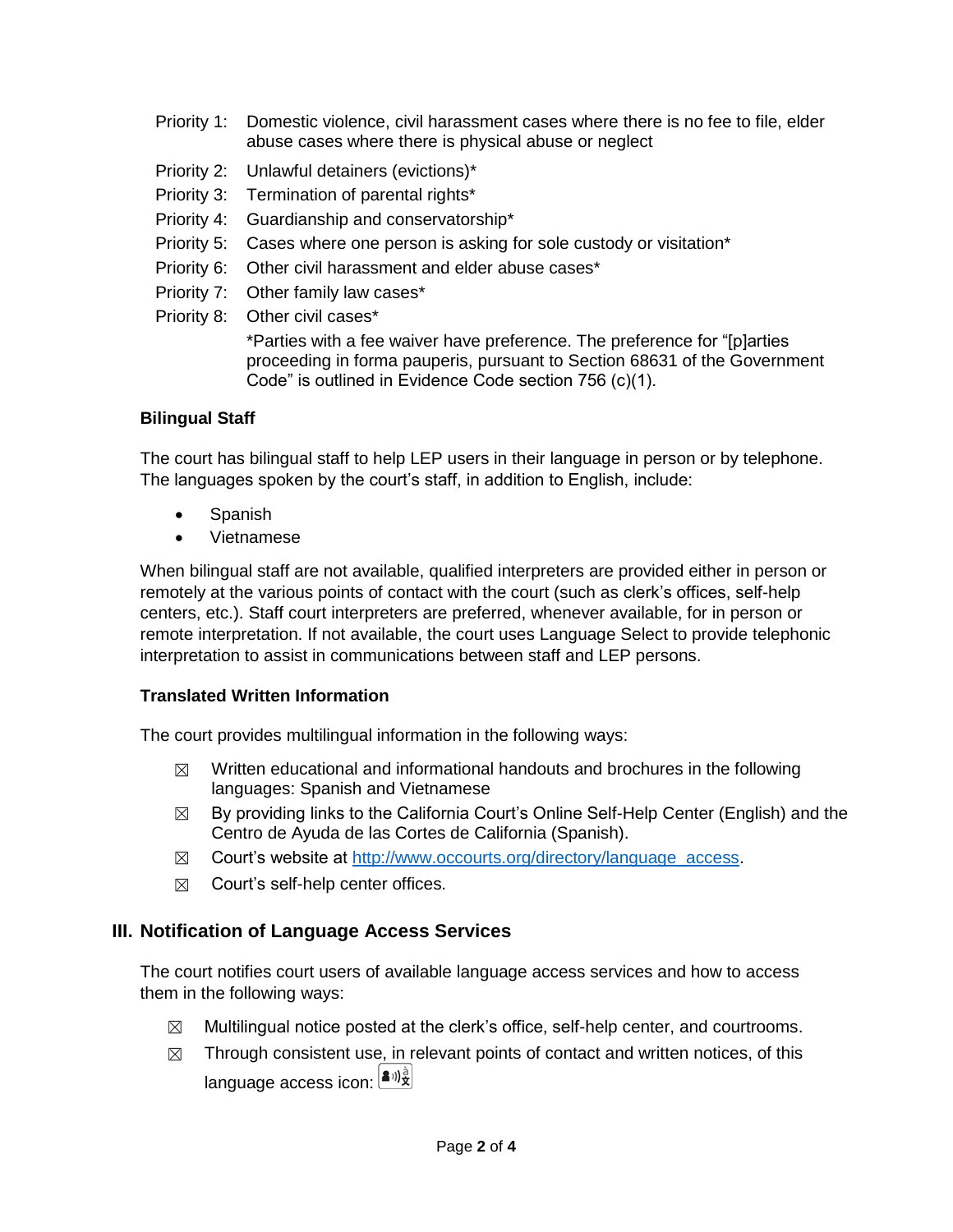- ☒ Court's website at [http://www.occourts.org/directory/language\\_access.](http://www.occourts.org/directory/language_access)
- $\boxtimes$  Court written informational and educational materials aimed at the public.
- $\boxtimes$  Display and availability of  $I$ -Speak Cards at all points of contact with the court.

# **IV. Education of Court Staff and Judicial Officers**

As recommended in the LAP, the Superior Court of California, County of Orange provides education for court staff and judicial officers on: (1) language access laws, policies and procedures at the state and local level, (2) working with language access service providers, (3) working with LEP court users, (4) tools and technologies for providing language access, and (5) cultural competence.

In addition to court-wide training, all court staff have access to tools for serving LEP court users, such as the  $\boxtimes$  Language Access Toolkit,  $\boxtimes$  I-Speak cards,  $\boxtimes$  multi-lingual employee listings,  $\boxtimes$  Language Select.

# **V. Monitoring and Updating Local Language Access Services Policies**

The Superior Court of California, County of Orange regularly monitors its language access services, policies and procedures, and all items included in the LEP Plan to assess whether any changes are needed. In addition, the court performs an annual evaluation of its policies and updates this document as appropriate. Updates to the webpage at [http://www.occourts.org/directory/language\\_access](http://www.occourts.org/directory/language_access/) are similarly performed yearly, or more often if necessary to provide current up-to-date information to all court users.

The Superior Court of California, County of Orange has developed a language access complaint form and process, available at [http://www.occourts.org/directory/language\\_access](http://www.occourts.org/directory/language_access/) or by contacting the Language Access Office at the locations specified below to address the failure to provide language access services, or issues with the provision of services, including interpreter services, qualified multilingual assistance at all point of contact with the court, and translation of local court forms or other materials.

All complaints regarding the local provision, or failure to provide, language access services are handled by the court. All complaints are also reported to the Judicial Council to assist in the ongoing monitoring of the overall implementation and success of the California Language Access Plan, consistent with Recommendation No. 63 of the California LAP.

# **VI. Language Access Office**

Any concerns and requests for information regarding this LEP Plan, its content, implementation, or the language access services provided by the Superior Court of California, County of Orange, should be directed to:

#### *Language Access Office:*

Court Interpreter Services Ana Parrack, Deputy Court Manager Phone Number  $\mathbb{B}$ : (657) 622-7327 / Email  $\boxtimes$ : [LanguageAccessServices@occourts.org](mailto:LanguageAccessServices@occourts.org)